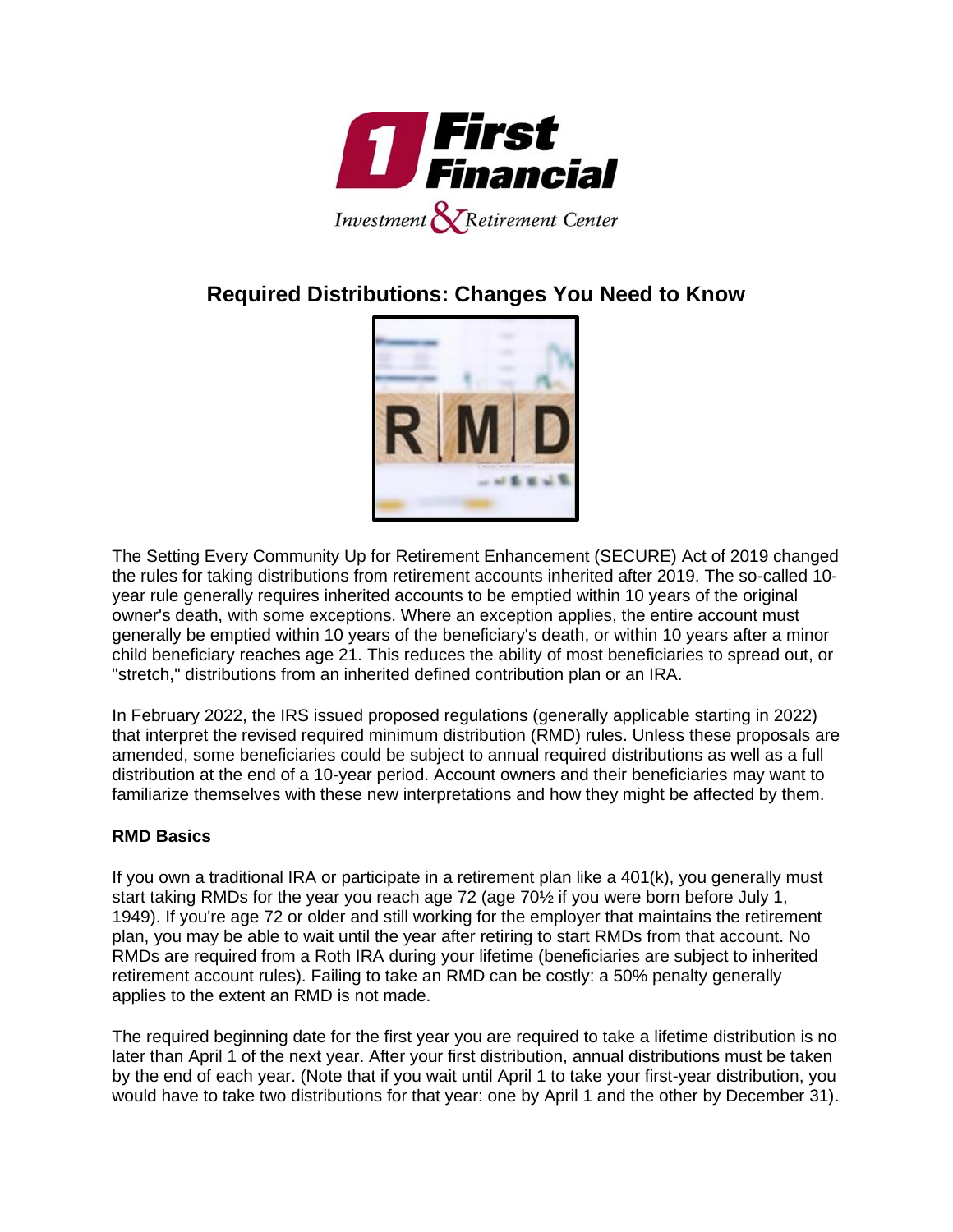When you die, the RMD rules also govern how quickly your retirement plan or IRA will need to be distributed to your beneficiaries. The rules are largely based on two factors: (1) the individuals you select as beneficiaries of your retirement plan, and (2) whether you pass away before or on or after your required beginning date. Because no lifetime RMDs are required from a Roth IRA, Roth IRA owners are always treated as dying before their required beginning date.

# **Who Is Subject to the 10-Year Rule?**

The SECURE Act does still allow certain beneficiaries to continue to "stretch" distributions, at least to some extent. These eligible designated beneficiaries (EDBs) include your surviving spouse, your minor children, any individual not more than 10 years younger than you, and certain disabled or chronically ill individuals. Generally, EDBs are able to take annual required distributions based on remaining life expectancy. However, once an EDB dies, or once a minor child EDB reaches age 21, any remaining funds must be distributed within 10 years.

Significantly, though, the SECURE Act requires that if your designated beneficiary is not an EDB, the entire account must be fully distributed within 10 years after your death.

# **What If Your Designated Beneficiary Is Not an EDB?**

If you die before your required beginning date, no distributions are required during the first nine years after your death, but the entire account must be distributed in the tenth year.

If you die on or after your required beginning date, annual distributions based on the designated beneficiary's remaining life expectancy are required in the first nine years after the year of your death, then the remainder of the account must be distributed in the tenth year.

# **What If Your Beneficiary Is a Nonspouse EDB?**

After your death, annual distributions will be required based on remaining life expectancy. If you die before your required beginning date, required annual distributions will be based on the EDB's remaining life expectancy. If you die on or after your required beginning date, annual distributions after your death will be based on the greater of (a) what would have been your remaining life expectancy or (b) the beneficiary's remaining life expectancy. Also, if distributions are calculated each year based on what would have been your remaining life expectancy, the entire account must be distributed by the end of the calendar year in which the beneficiary's remaining life expectancy would have been reduced to one or less (if the beneficiary's remaining life expectancy had been used).

After your beneficiary dies or your beneficiary who is your minor child turns age 21, annual distributions based on remaining life expectancy must continue during the first nine years after the year of such an event. The entire account must be fully distributed in the tenth year.

#### **What If Your Designated Beneficiary Is Your Spouse?**

There are many special rules if your spouse is your designated beneficiary. The 10-year rule generally has no effect until after the death of your spouse, or possibly until after the death of your spouse's designated beneficiary.